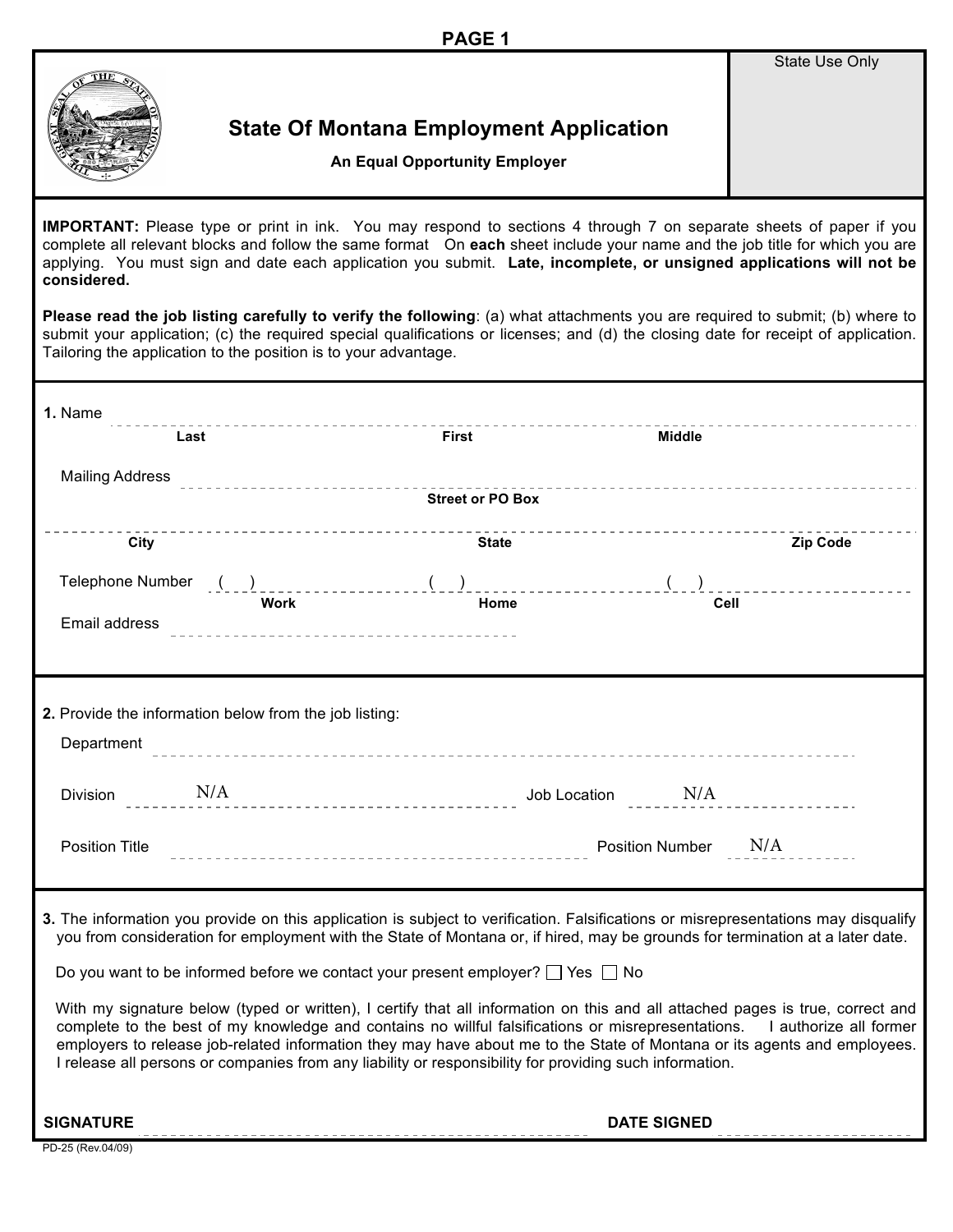|                                                                                                                                                                                                                                                                                                |                                 | PAGE Z                             |                                    |                                            |                |                                                    |  |
|------------------------------------------------------------------------------------------------------------------------------------------------------------------------------------------------------------------------------------------------------------------------------------------------|---------------------------------|------------------------------------|------------------------------------|--------------------------------------------|----------------|----------------------------------------------------|--|
| 4. EDUCATION - High School Name:                                                                                                                                                                                                                                                               |                                 |                                    |                                    |                                            |                |                                                    |  |
| High School Address:                                                                                                                                                                                                                                                                           |                                 |                                    |                                    |                                            |                |                                                    |  |
| Received Diploma?<br>No<br>Yes                                                                                                                                                                                                                                                                 | GED?                            |                                    |                                    |                                            |                |                                                    |  |
| College, University and Other Schools<br>Name and Location                                                                                                                                                                                                                                     | Dates<br>Attended<br>Month/Year | Degree/<br>Certificate<br>Received | Degree/<br>Certificate<br>Date     | Major/<br>Minor Field                      |                | Credits<br>Earned<br><b>Indicate Qtr</b><br>or Sem |  |
|                                                                                                                                                                                                                                                                                                |                                 |                                    |                                    |                                            |                |                                                    |  |
|                                                                                                                                                                                                                                                                                                |                                 |                                    |                                    |                                            |                |                                                    |  |
|                                                                                                                                                                                                                                                                                                |                                 |                                    |                                    |                                            |                |                                                    |  |
|                                                                                                                                                                                                                                                                                                |                                 |                                    |                                    |                                            |                |                                                    |  |
| <b>Training Courses</b><br>Name and Location                                                                                                                                                                                                                                                   | Dates<br>Attended<br>Month/Year | Did you<br>Complete?               | <b>Title/Description of Course</b> |                                            | Total<br>Hours |                                                    |  |
|                                                                                                                                                                                                                                                                                                |                                 |                                    |                                    |                                            |                |                                                    |  |
|                                                                                                                                                                                                                                                                                                |                                 |                                    |                                    |                                            |                |                                                    |  |
|                                                                                                                                                                                                                                                                                                |                                 |                                    |                                    |                                            |                |                                                    |  |
|                                                                                                                                                                                                                                                                                                |                                 |                                    |                                    |                                            |                |                                                    |  |
| 5. List current Professional Licenses, Registrations, or Certifications (engineering, medical, CPA, etc.)                                                                                                                                                                                      |                                 |                                    |                                    |                                            |                |                                                    |  |
| <b>Licensing Agency</b><br>Name and Location                                                                                                                                                                                                                                                   |                                 | Type of License                    |                                    | Endorsement/Restriction<br>(if applicable) |                | Date<br>Licensed                                   |  |
|                                                                                                                                                                                                                                                                                                |                                 |                                    |                                    |                                            |                |                                                    |  |
|                                                                                                                                                                                                                                                                                                |                                 |                                    |                                    |                                            |                |                                                    |  |
|                                                                                                                                                                                                                                                                                                |                                 |                                    |                                    |                                            |                |                                                    |  |
|                                                                                                                                                                                                                                                                                                |                                 |                                    |                                    |                                            |                |                                                    |  |
| 6. List special skills such as word processing, operating a forklift, heavy equipment or computer programming. Include a list<br>of equipment that you know how to use. May list skills from volunteer work like Habitat for Humanity or from professional<br>organizations like Toastmasters. |                                 |                                    |                                    |                                            |                |                                                    |  |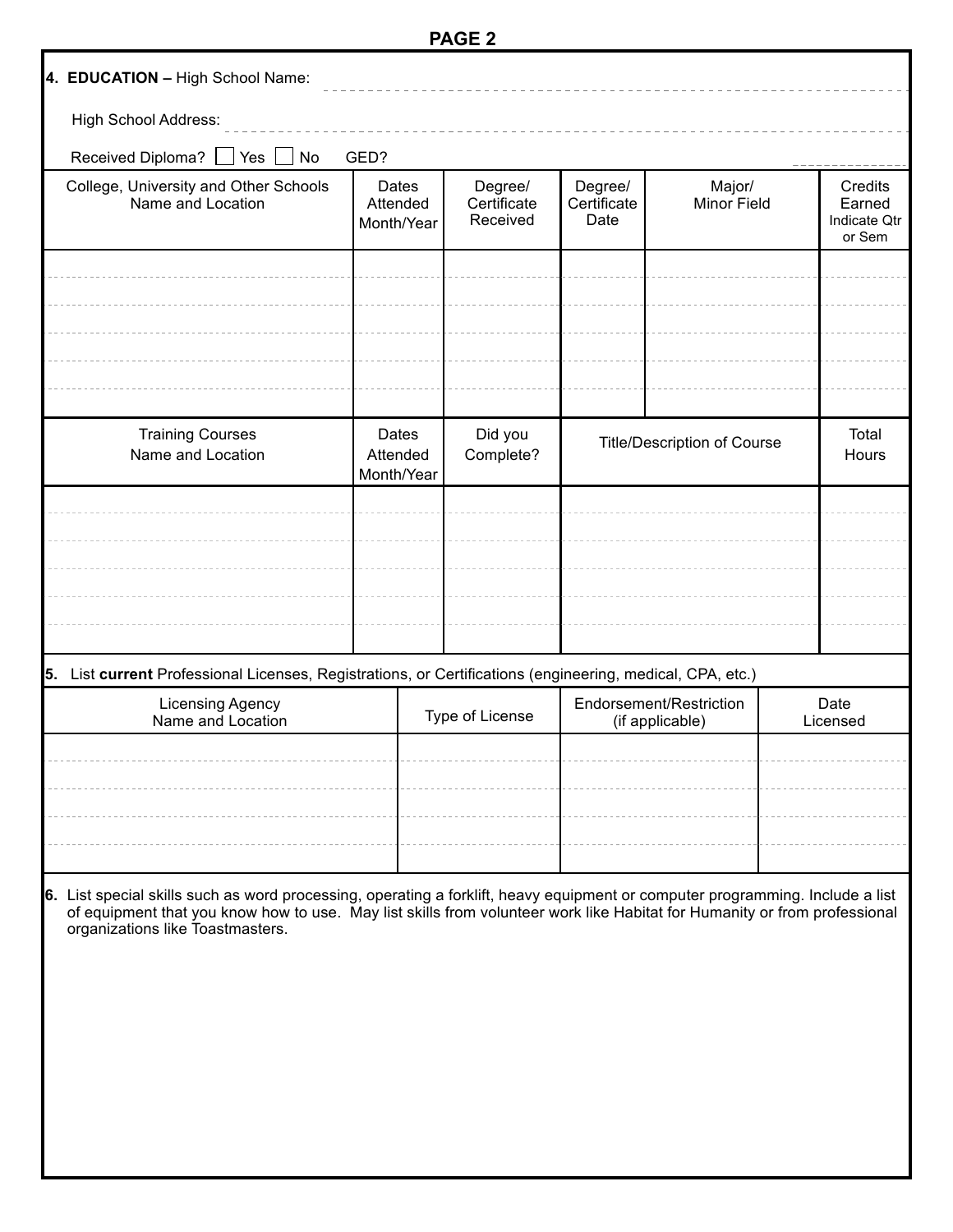## **PAGE 3**

|                                                                                                                                  |           | 7. EXPERIENCE: List your work and volunteer experience. Emphasize the experience you have that is relevant to the<br>vacant position (refer to job listing). Begin with your present or most recent experience. Include military service that<br>30) as necessary. You must complete this information even if you submit a resume. | would help you qualify. List each promotion as a separate position. Use Additional Employment Experience forms (PD- |
|----------------------------------------------------------------------------------------------------------------------------------|-----------|------------------------------------------------------------------------------------------------------------------------------------------------------------------------------------------------------------------------------------------------------------------------------------------------------------------------------------|---------------------------------------------------------------------------------------------------------------------|
| Name & Complete<br>Address of Employer                                                                                           |           |                                                                                                                                                                                                                                                                                                                                    |                                                                                                                     |
| Your Job Title:                                                                                                                  |           | Dates Employed<br>Month                                                                                                                                                                                                                                                                                                            | to<br>Year<br>Year<br>Month                                                                                         |
| Type of Business:                                                                                                                |           | Avg. Hrs. Per Week                                                                                                                                                                                                                                                                                                                 | Time Employed:                                                                                                      |
| Immediate Supervisor(s)<br>Describe your duties in detail (Maximum of 6000 characters, about 1000 words, or a page and a half) - | Phone No. | Full-time<br>Part-time                                                                                                                                                                                                                                                                                                             | Years / Months<br>Volunteer                                                                                         |
|                                                                                                                                  |           |                                                                                                                                                                                                                                                                                                                                    |                                                                                                                     |
| Reason for Leaving:                                                                                                              |           |                                                                                                                                                                                                                                                                                                                                    |                                                                                                                     |
| Name & Complete<br>Address of Employer                                                                                           |           |                                                                                                                                                                                                                                                                                                                                    |                                                                                                                     |
| Your Job Title:                                                                                                                  |           | Dates Employed                                                                                                                                                                                                                                                                                                                     | $\prime$<br>to                                                                                                      |
| Type of Business:                                                                                                                |           | Month                                                                                                                                                                                                                                                                                                                              |                                                                                                                     |
|                                                                                                                                  |           |                                                                                                                                                                                                                                                                                                                                    | Month<br>Year<br>Year                                                                                               |
|                                                                                                                                  |           | Avg. Hrs. Per Week                                                                                                                                                                                                                                                                                                                 | Time Employed:                                                                                                      |
| Immediate Supervisor(s)<br>Describe your duties in detail (Maximum of 6000 characters, about 1000 words, or a page and a half) - | Phone No. | Full-time<br>Part-time                                                                                                                                                                                                                                                                                                             | Months<br>Years /<br>Volunteer                                                                                      |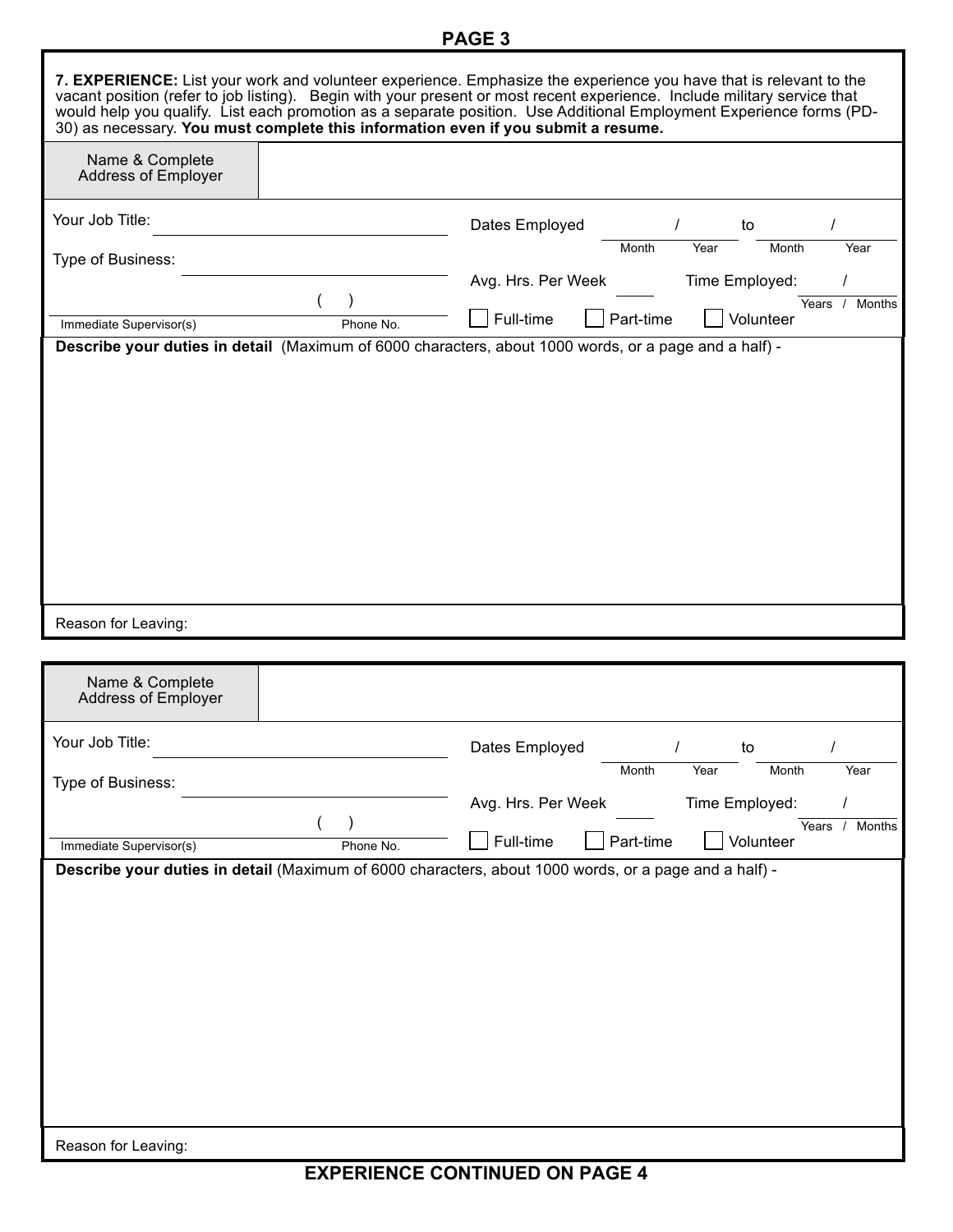|                                        |           | PAGE 4                                                                                                |
|----------------------------------------|-----------|-------------------------------------------------------------------------------------------------------|
| 7. EXPERIENCE Continued                |           |                                                                                                       |
| Name & Complete<br>Address of Employer |           |                                                                                                       |
| Your Job Title:                        |           | Dates Employed<br>$\prime$<br>to<br>Month<br>Year<br>Month<br>Year                                    |
| Type of Business:                      |           | Avg. Hrs. Per Week<br>Time Employed:                                                                  |
| Immediate Supervisor(s)                | Phone No. | Years /<br>Months<br>Full-time<br>Part-time<br>Volunteer                                              |
|                                        |           | Describe your duties in detail (Maximum of 6000 characters, about 1000 words, or a page and a half) - |
|                                        |           |                                                                                                       |
| Reason for Leaving:                    |           |                                                                                                       |
| Name & Complete<br>Address of Employer |           |                                                                                                       |
| Your Job Title:                        |           | Dates Employed<br>to                                                                                  |
| Type of Business:                      |           | Month<br>Year<br>Month<br>Year<br>Time Employed:<br>Avg. Hrs. Per Week                                |
|                                        |           | Years /<br>Months                                                                                     |
| Immediate Supervisor(s)                | Phone No. | Full-time<br>Part-time<br>Volunteer                                                                   |
| Reason for Leaving:                    |           | Describe your duties in detail (Maximum of 6000 characters, about 1000 words, or a page and a half) - |
|                                        |           |                                                                                                       |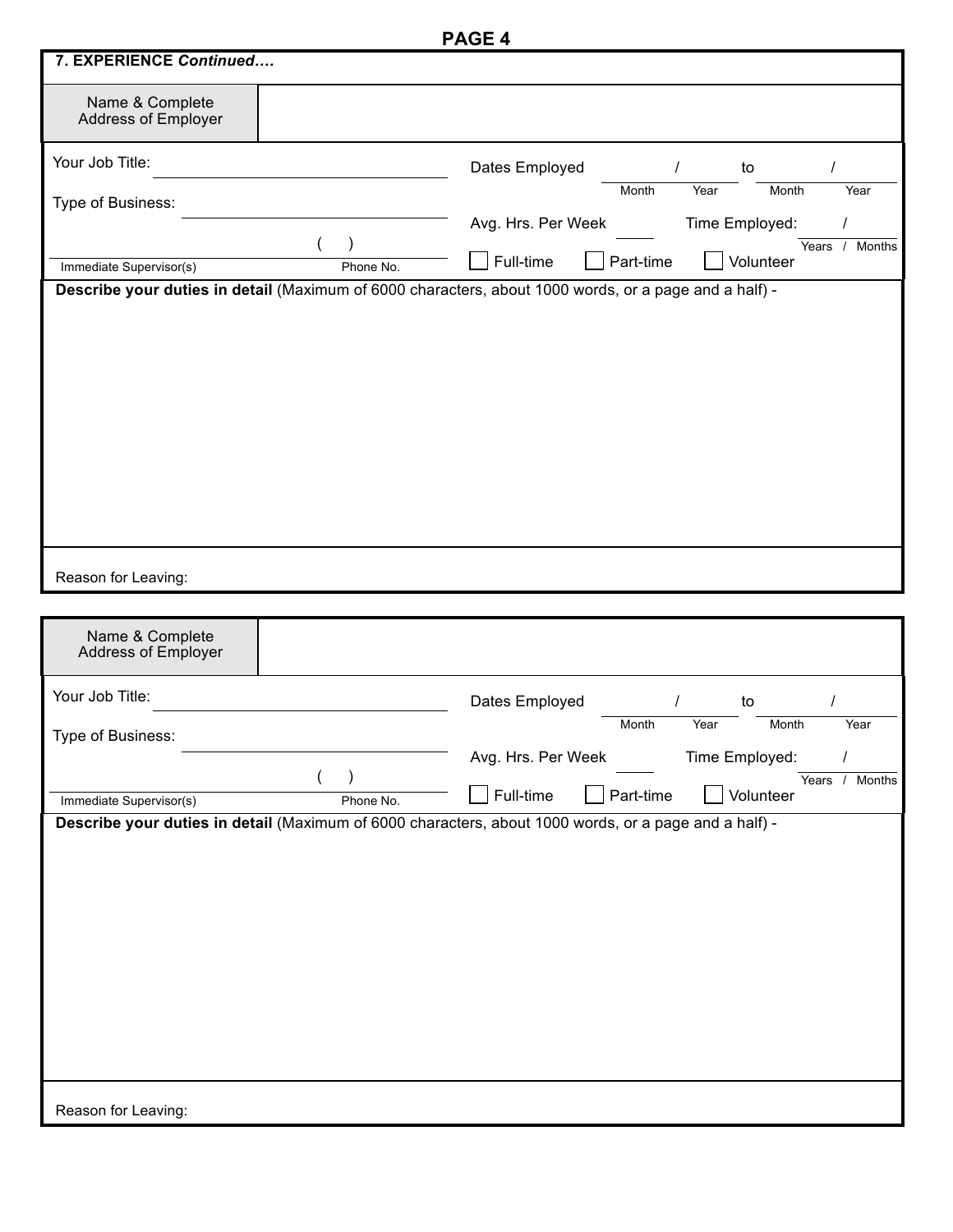## **PAGE 5 Confidential Applicant Data Form**

Montana state government is an equal opportunity employer and is committed to promoting diversity and inclusion. Agency managers make employment decisions based on individual merit and qualifications and without regard to race, color, national origin, age, religion, sex (including pregnancy), physical or mental disability, genetic information, veterans' status, creed, political ideas, marital status, or sexual orientation.

Please help us promote compliance with federal and state equal employment opportunity laws by completing this *voluntary* applicant data form. The form will be separated from your job application and *kept confidential*. Providing this information is optional. Any information you provide or choose not to provide will not be used in making a hiring decision or any other employment actions affecting you. The Department of Administration uses this demographic information to evaluate the state's efforts to recruit applicants from diverse populations, evaluate compliance with federal and state equal employment opportunity laws and regulations, and for mandatory reporting in accordance with 29 CFR 1607.4.

| the hiring decision or any other employment action affecting you.                                                                                                                                                                                                                                                                                                                                                  |                                                                                  |                                                                                                                    | Since this information is separated from your application, please answer the following questions and include your name,<br>address, and phone number. Again, this information will be separated from your application and will not be used in                                                                                                                                                                                                                                                    |  |  |  |
|--------------------------------------------------------------------------------------------------------------------------------------------------------------------------------------------------------------------------------------------------------------------------------------------------------------------------------------------------------------------------------------------------------------------|----------------------------------------------------------------------------------|--------------------------------------------------------------------------------------------------------------------|--------------------------------------------------------------------------------------------------------------------------------------------------------------------------------------------------------------------------------------------------------------------------------------------------------------------------------------------------------------------------------------------------------------------------------------------------------------------------------------------------|--|--|--|
|                                                                                                                                                                                                                                                                                                                                                                                                                    | <b>No</b><br>Have you applied for a state government job in the past? $\Box$ Yes |                                                                                                                    |                                                                                                                                                                                                                                                                                                                                                                                                                                                                                                  |  |  |  |
| Are you a current or past state government employee? $\Box$ Yes $\Box$ No                                                                                                                                                                                                                                                                                                                                          |                                                                                  |                                                                                                                    |                                                                                                                                                                                                                                                                                                                                                                                                                                                                                                  |  |  |  |
| 9. Name                                                                                                                                                                                                                                                                                                                                                                                                            |                                                                                  |                                                                                                                    |                                                                                                                                                                                                                                                                                                                                                                                                                                                                                                  |  |  |  |
| First<br><b>Mailing Address</b>                                                                                                                                                                                                                                                                                                                                                                                    | Middle                                                                           | City/State/Zip                                                                                                     | Last                                                                                                                                                                                                                                                                                                                                                                                                                                                                                             |  |  |  |
| Email<br>cellular) - Indicate type of phone.                                                                                                                                                                                                                                                                                                                                                                       |                                                                                  | Home Phone No. ( )                                                                                                 | Other Phone Numbers (such as business,                                                                                                                                                                                                                                                                                                                                                                                                                                                           |  |  |  |
| Type                                                                                                                                                                                                                                                                                                                                                                                                               |                                                                                  |                                                                                                                    | Phone No. ( ) Type Type Phone No. ( )                                                                                                                                                                                                                                                                                                                                                                                                                                                            |  |  |  |
| <b>Job Applied For: Department</b>                                                                                                                                                                                                                                                                                                                                                                                 |                                                                                  | Job Title                                                                                                          |                                                                                                                                                                                                                                                                                                                                                                                                                                                                                                  |  |  |  |
| Position No.                                                                                                                                                                                                                                                                                                                                                                                                       |                                                                                  | Closing Date <b>Closing</b>                                                                                        | Location                                                                                                                                                                                                                                                                                                                                                                                                                                                                                         |  |  |  |
| 10. REFERRAL SOURCE - How did you FIRST learn of this position?<br>Newspaper Ad<br>Newspaper Ad on Internet<br>State of Montana Employment website<br>State Department/Agency website<br>Job Service Office/website<br><b>FEMALE</b><br><b>MALE</b><br>11.                                                                                                                                                         |                                                                                  | State employment (current/former)<br><b>Tribal Government Referral</b><br><b>Tribal College</b><br>Career/Job Fair | Another Referral Organization (women/older work programs)                                                                                                                                                                                                                                                                                                                                                                                                                                        |  |  |  |
| 12. RACE/ETHNIC IDENTIFICATION - PLEASE CHECK ALL THAT APPLY<br>American, or other Spanish culture or origin, regardless of race.)                                                                                                                                                                                                                                                                                 |                                                                                  |                                                                                                                    | Are you of Hispanic or Latino origin? Yes   No   (A person of Cuban, Mexican, Puerto Rican, South or Central                                                                                                                                                                                                                                                                                                                                                                                     |  |  |  |
| SELECT ONE OR MORE OF THE FOLLOWING RACIAL CATEGORIES:<br>including Central America, and who maintains tribal affiliations or community attachment.)<br>Vietnam.)<br>Black or African American (A person having origins in any of the black racial groups of Africa.)<br>or other Pacific Islands.)<br>White (A person having origins in any of the original peoples of Europe, the Middle East, or North Africa.) |                                                                                  |                                                                                                                    | American Indian or Alaska Native (A person having origins in any of the original peoples of North or South America,<br>Asian (A person having origin in any of the original peoples of the Far East, Southeast Asia, or the Indian subcontinent<br>including, for example, Cambodia, China, India, Japan, Korea, Malaysia, Pakistan, the Philippine Islands, Thailand, and<br>Native Hawaiian or other Pacific Islander (A person having origins in the original peoples of Hawaii, Guam, Samoa, |  |  |  |
|                                                                                                                                                                                                                                                                                                                                                                                                                    |                                                                                  |                                                                                                                    |                                                                                                                                                                                                                                                                                                                                                                                                                                                                                                  |  |  |  |

- **13. DISABILITY STATUS -** Person with a disability (non-veteran) Veteran with a disability
- **15. MILITARY STATUS –** Please check the one box that best describes your military status.